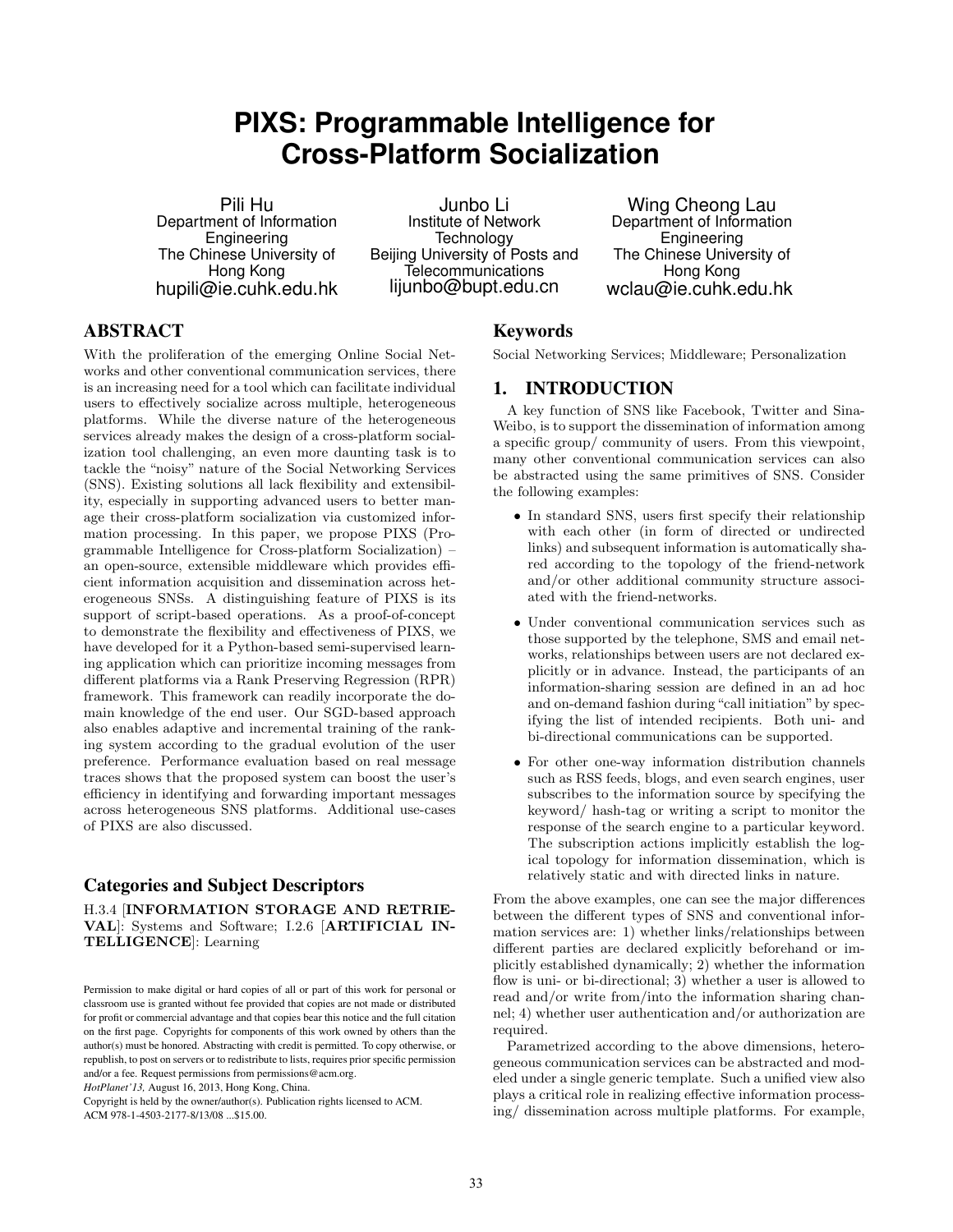with the unification of their interfaces, customized user operations, preference feedback as well as programmable intelligence on one platform can be readily transferred and reused on other platforms.

Nowadays, many users already actively communicate through more than one of the information-sharing platforms. It is noteworthy that users often consciously or subconsciously "stitch" the heterogeneous platforms together by selectively relaying messages across different platforms after some manual filtering/ editing. For example, after reading a "juicy" gossip from a blog or subscribed email-list, you may forward it manually to your personal friends on Facebook, but not to your professional colleagues on LinkedIn. In fact, such cross-platform forwarding operations can be viewed as the formation of new multi-modal SNS which overlays on top of the existing SNS as well as other communication services.

With these goals in mind, we have designed and implemented PIXS which enables easy manipulations and information processing across multiple heterogeneous SNS/ communication platforms. Besides the support of easily configurable default forwarding/ filtering policies for its basic users, PIXS allows advanced users to program certain intelligence into the system via simple Python scripts. Instead of targeting the almost-impossible goal of fully-automated content selection, editing and relay, PIXS provides a framework under which explicit user feedbacks can be readily incorporated into the information processing cycle to boost its effectiveness and accuracy. As a proof-of-concept, we have designed and integrated a customizable message-ranking framework which can help a user to prioritize incoming messages and determine their suitability to be forwarded to different communication channels. In short, PIXS is to help users to efficiently identify important/ interesting incoming messages amid large volume of input information streams. The final operations like tagging, editing and forwarding those seemingly important messages remain to be under the manual control of the PIXS user.

The rest of the paper is organized as follows. In Section 2, we briefly survey related work. In Section 3, the system architecture of PIXS is presented. In Section 4, we formulate the Rank Preserving Regression problem for message prioritization. In Section 5, we transform the problem and propose to use Stochastic Gradient Descent (SGD) as the training algorithm. In Section 6, we evaluate all our system in terms of efficiency, accuracy, robustness, and flexibility. Lastly, we conclude this paper and propose future work in Section 7.

## 2. RELATED WORK

There are many existing aggregation services on the Internet. Some of them focus on dealing with specific type of resources, e.g. Google Reader [7] is for RSS feeds. Others can handle heterogeneous resources while supporting rule-based filtering at different levels of sophistication. For example, IFTTT [13] abstracts Internet-based information services as "channels" and allows users to define "IF-This-happens-Then-do-That" (IFTTT) forwarding recipes. In contrast, Yahoo Pipes [14] supports fewer platforms but has more sophisticated processing by allowing users to design a storyboard of logical operations (e.g. condition, loop, etc) between different resources (e.g. webpage, RSS, etc) and connect them using "pipes". Yoono [8], SocialOomph [9], and Hootsuite [10] are other example services which provide partial interoperability between heterogeneous platforms with some basic personalization functions. While these services may satisfy novice users, they have at least one of the following problems: 1) Only configurable but not programmable, which severely limits their functions; 2) Non open-source and thus less reusable for automation; 3) Only support a small subset of platforms and are not readily extensible to other platforms. There are also other open source projects which aim to bridge different OSNs. For example, OpenSocial [11] abstracts multiple OSNs using the same interface. However, its design is mostly server-side oriented and requires a steep learning curve if users just want some simple programmable customization to his/her own SNS operations. Another example we found during the preparation of this paper is ThinkUp [12]. It is an open-source web service which reads messages from several OSNs and stores them in a local database. Further analysis can be performed on ThinkUp to help the users to find important information. However, ThinkUp does not provide a comprehensive abstraction of heterogeneous SNS like PIXS and ThinkUp's web service nature requires more heavy-weight infrastructure support (e.g. LAMP environment), making it hard to run on mobile devices.

Besides interface heterogeneity, another major challenge of operating multiple SNS is the problem of information explosion even under selective channel subscriptions and careful formation of one's friends-network. As such, additional personalization, e.g. message filtering and prioritization, is in order. Personalization is a research area of its own right even for the case of single-platform support and many service providers have developed their own machine learning algorithms for such purpose. For example, users of SinaWeibo and Facebook can select between the reranked or reverse chronological timeline; GMail users find their messages classified into "important" and "ordinary" types. These existing approaches focus on training with implicit user feedbacks, e.g. how long a user stays on one message. Users are seldom actively involved in the training cycle even if they want. It is asking machine to solve a harder-than-necessary problem. Worse still, the solutions provided by the service providers mostly take the heavy-weight server-side approach targeting the mass while providing little flexibility for advanced users.

# 3. SYSTEM ARCHITECTURE

In designing PIXS, we have adopted the following principles: 1) Focusing on solving the 80% problems; 2) Combining human and machine intelligence; 3) Staying open to support future service evolution ; 4) Trading execution performance for script development efficiency. Based on these principles, we divide the architecture of PIXS into the following key components:

- PIXS Middleware  $^{-1}$  is the middleware which supports the interfacing with heterogeneous SNSs. Other developers can write "plugins" to enable the support of new platforms. Without any modifications, applications built on PIXS are readily available for any new platforms to be added in the future.
- PIXS Front-End<sup>2</sup> contains a Web UI (WUI) via which an user can check home timeline, update status and

 $\begin{array}{l} \text{1} \text{Source code in \texttt{https://github.com/hupili/snsapi/}}\\ \text{2} \text{Source code in \texttt{https://github.com/hupili/sn}-router/} \end{array}$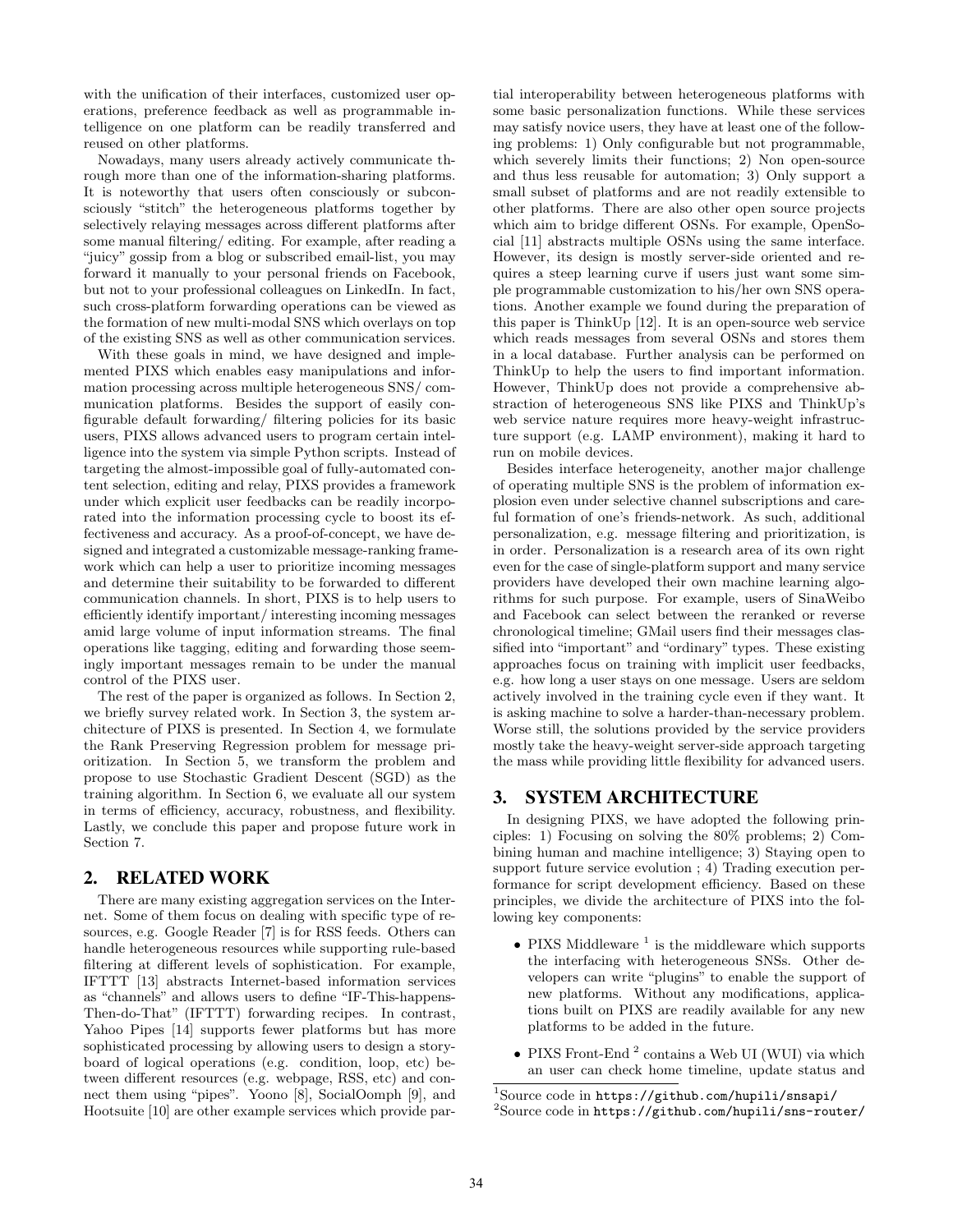tag incoming messages. The user will get prioritized timeline from WUI if ranking module is enabled.

• Rank Preserving Regression (RPR) is the framework for prioritizing the timeline, which can support lightweight, client-side learning via the Stochastic Gradient Descent (SGD) approach. More details about RPR and SGD will be discussed in Section 4 and 5.

Fig. 1 depicts the architecture of PIXS Middleware, which consists of the following three layers: 1) The Interface Layer (IL) where SNSBase is the base class for the SNS. One can derive from it to implement the actual logic required for interfacing with each SNS platform. New platforms are enabled by writing a "plugin". Types defined in IL are JSONand Pickle- serializable. 2) The Physical Layer (PL) that realizes common operations like HTTP request/response, OAuth, and Error definition. This is to facilitate the development of additional plugins for future platforms. 3) The Application Layer (AL) provides a container class to hold a set of SNSBase instances. With this container class, a user can easily perform batched operations in a cross-platform fashion.

A Command-Line Interface (CLI) in form of a Python shell has also been developed for PIXS. It can interface with other programming languages via standard input/ output streams. By providing this flexible and powerful middleware, we hope to attract contributors from the open-source community to develop additional cross-platform applications and enable more platforms by writing plugins. Another objective is to enable researchers to collect relevant information from heterogeneous SNS in a convenient and unified way. This can in turn speed-up the prototyping of new data-mining/ machine-learning based applications for social networking.

The focus of PIXS Middleware is to enable interfacing with heterogeneous SNS. This is achieved by abstracting common SNS primitives and unifying the data structures for different platforms. It adopts a synchronous model due to its nature and applications have to handle the scheduling themselves. Although the CLI brings much convenience to advanced users, it is still hard for ordinary users to learn the basic operations. Towards this end, we build the PIXS Front-End. It provides an asynchronous queue structure with persistent storage. Upon the queue facility a more user friendly Web UI (WUI) is built using Bottle [15] as the micro-framework. Users can read, tag and relay messages through the WUI. A ranking module (RPR-SGD to be detailed later) is running in the backend to prioritize incoming messages. With PIXS, users can spot, examine and route important messages among multiple platforms more efficiently.

### 4. PROBLEM FORMULATION

With the PIXS components, users can operate multiple SNS platforms easily. Thanks to the open-source and modular nature of PIXS, users with basic programming knowledge can customize their SNS experience by writing simple Python scripts. Furthermore, we have also built a general algorithmic framework based on this system to support more sophisticated functions such as re-construction of the user's timeline with prioritized messages extracted from multiple information sources. With the help of this framework, users will be more efficient in identifying and spreading high-value



**Figure 1: Architecture of PIXS Middleware**

messages in a cross-platform fashion. In this section, we formulate this challenge as a Rank Preserving Regression problem.

Recall that users can tag messages via the WUI of PIXS. The meaning of each tag depends on the users and they can add their own tags. While the relation between tags and messages is in general a many-to-many mapping, we hereby assume it to be one-to-one for simplicity. Furthermore, an imaginary "null" tag is assigned to each message by default after the user marks it as read. Under this setup, every message has one and only one tag.

Suppose we have N messages  $m_1, m_2, \ldots, m_N$  and we can extract a K-dimensional feature-vector for each of the messages. By combining the feature-vectors of the N messages, we yield:

$$
X^{\mathrm{T}} = [x_1, x_2, \dots, x_N] \tag{1}
$$

where  $x_i \in \mathbb{R}^K$  is the feature vector of message  $m_i$ . Denote the tag of message i by t*i*. Based on this information, we want to rank messages according to their importance perceived by the user.

Towards this end, our first attempt was to formulate the task as a classification problem. To be more specific, we tried to automatically assigning a tag to each message according to the classification outcome and users can choose to read messages with a particular tag-type. We tested the Logit classifier and J48 using Weka [6] with default settings. The test results indicated poor performance of such finegrained approach. Furthermore, the classification approach also suffers from the following problems: 1) Classifiers usually output rules with rigid cut-off thresholds ; 2) Human can only process messages sequentially so prioritization of different messages is already adequate.

Based on these observations, we proceed to an alternative regression-based formulation. The system will assign a score to a message when it first arrives. This score is stored in database and can be efficiently retrieved to support the necessary operations such as the construction of a ranked timeline for a user.

The next question is how to compute a single score based on the feature values. As a starter, we try the linear combination approach, i.e. let the score  $y = Xw$ . For one, nonlinear combination can be casted to linear combination by extending the dimension of features. Furthermore, the out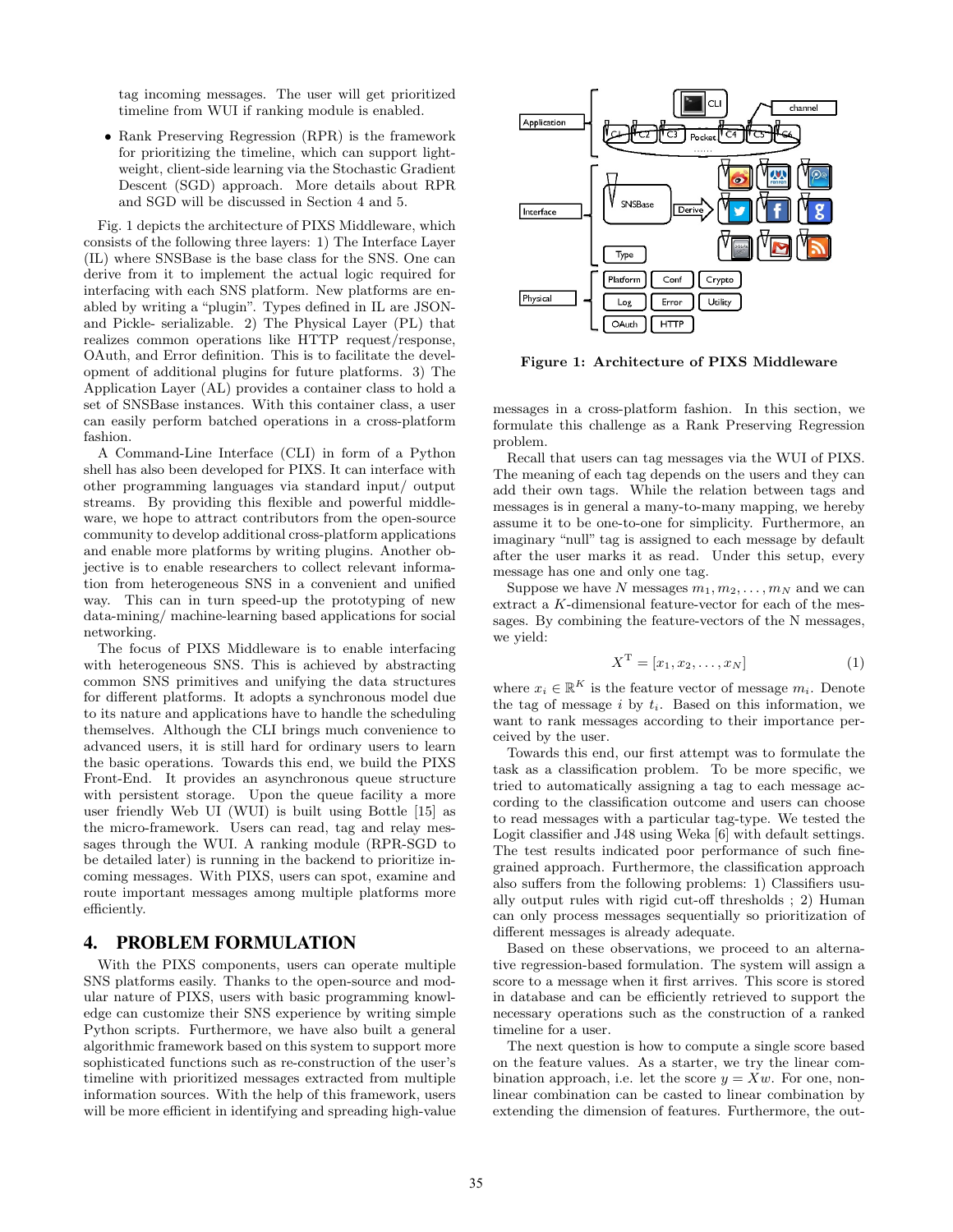put of linear combination is highly interpretable, e.g. "+10 if the message comes from User  $X^{\prime\prime}$ , e.g. " $+2$  if the message comes from Platform  $Y''$ , " $+5$  if the message is about Topic Z", etc. Such an intuitive, easily-understandable approach is particularly desirable as it can encourage users to further customize their timeline by incorporating additional features. Based on this setup, we yield the following regression formulation:

$$
\underset{w}{\text{minimize}} \qquad ||y - Xw||_2^2 \tag{2}
$$

where  $y_i$  is the score for message i. If one can find a set of weights  $w$  that can result in a good match to  $y$  under the training data, we can expect the same set of weights to perform reasonably well on future incoming messages. Under this framework, the processing steps for a newly arrived message include: 1) Extract features from the message ; 2) Use learned w to generate a score,  $\hat{y}_i = x_i^{\mathrm{T}} w$ ; 3) Store  $\hat{y}_i$  in the database; 4) Upon query, sort messages by  $\hat{y}_i$ .

One difficulty of this approach is that  $y$  is unknown and it is very hard for users to generate consistent y's even for the training data. Another problem is that as the interest/ taste of a user evolves, he/she has to re-grade all the prior messages and train the weights again, which can be a very tedious process. To work around, we instead ask users to specify their *relative* preference between different pair of messages. This alternate treatment leads to the following new formulation:

$$
\underset{u,w}{\text{minimize}} \qquad ||y - Xw||_2^2 \tag{3}
$$

$$
\text{s.t.} \qquad y_i > y_j, \ \forall (m_i, m_j) \in E \tag{4}
$$

where  $E$  is a set of message tuples where  $(i, j)$  means message  $i$  is preferred than  $j$ . Note that  $y$  in this formulation is an unknown variable. This makes the problem different from ordinary regression. Furthermore, E only specifies a partial ordering which, to our best knowledge, results in a non-standard regression problem. For now, we refer it as **Rank Preserving Regression (RPR)**. We will describe the detail procedure for the construction of  $E$  in Section 5.1.

## 5. ALGORITHM DESIGN

In this section, we discuss the design of the algorithm for training the RPR model. First, we describe how the preference constraints  ${\cal E}$  are obtained. We then tackle with challenges associated with the resultant optimization problem. Both algorithmic and practical considerations will be covered.

#### 5.1 Inducing Preference Relations on Graph

Fig. 2 illustrates how preference relations of tags are derived. Ovals stand for user defined tags. Solid arrows are user specified preference (extracted from a JSON configuration file). Note that no matter what the meaning of the tags is, the user should be able to tell which tag is preferred. We state  $T_u \succeq T_v$  if tag  $T_u$  is preferred than  $T_v$ . Consider the construction of the tag graph  $G_T = \langle T, P \rangle$ , where T is the set of tags and  $P = \{(T_u, T_v)|T_u \succeq T_v\}.$ If there exists a path from  $T_x$  to  $T_y$ , we can conclude that  $T_x \succeq T_y$ . In this way, we extract additional partially ordered tag pairs besides the ones explicitly specified by the user. Since the tag graph is very small in practice, we simply invoke the Floyd algorithm [2] to induce those path preferences instead of deriving on our own. The next step is to



**Figure 2: Graph Induction of the Relative Preference Relations of Tags**

collect all of the path preferences in one set P*<sup>I</sup>* (named after "Induced Preference"). Notice that  $P \subset P_I$  by nature. As such, we can define a message graph  $G_M = \langle M, E \rangle$ , where  $M = \{m_1, m_2, \ldots, m_N\}$  is the set of all messages and  $E = \{(m_i, m_j) | (t_i, t_j) \in P_I\}$  encodes a partial ordering of the messages.

This tag based preference induction has some desirable properties. (1) Flexible: One can either tag in a coarsegrained manner like "good" and "bad", or in a finer-grained manner like "machine learning", "social computing", and "networking". (2) Efficient: The user does not have to give every message a grade in order to let machine learn how to prioritize them. (3) Adaptive: When user's interest shifts from topic to topic or from followee to followee, one only needs to change a subset of edges in the preference configuration.

## 5.2 Direct Optimization Solver

The RPR formulation is in essence a Quadratic Programming (QP) problem. However, the QP approach has the following drawbacks: (1) Solving QP is costly. It is particularly problematic if one wants to run PIXS on mobile devices ; (2) Typical QP solvers only support batch-mode operations ; In our problem, m*<sup>i</sup>* comes continuously and E is also evolving. If we want to capture time varying user interest, we must solve the QP in an incremental manner. (3) The need of a QP solver will introduce more dependencies to our project, making it less portable. Due to these limitations, we have derived a better training approach by further transforming the QP formulation.

#### 5.3 Problem Transformation

We first convert the inequality preference constraints into equality constraints using indicator function:  $I[y_i > y_j] =$ 1,  $\forall (m_i, m_j) \in E$ . Since I[.] only takes 0 or 1, the constraints become:  $1 - I[y_i > y_j] \leq 0, \ \forall (m_i, m_j) \in E$ .

The Lagrangian of the corresponding problem is:

$$
L(y, w, \mu) = ||y - Xw||_2^2 + \sum_{k=1}^{|E|} \mu_k (1 - I[y_i > y_j])
$$
 (5)

We then lower bound the optimal value of the original problem by solving the Lagrangian dual problem:

$$
v_d^* = \sup_{\mu \ge 0} \inf_{y,w} L(y, w, \mu)
$$
 (6)

The point  $(\bar{y}, \bar{w}, \bar{\mu})$  which attains the  $v_d^*$  can be used to approximate the optimizer for the original problem.  $((\bar{y}, \bar{w})$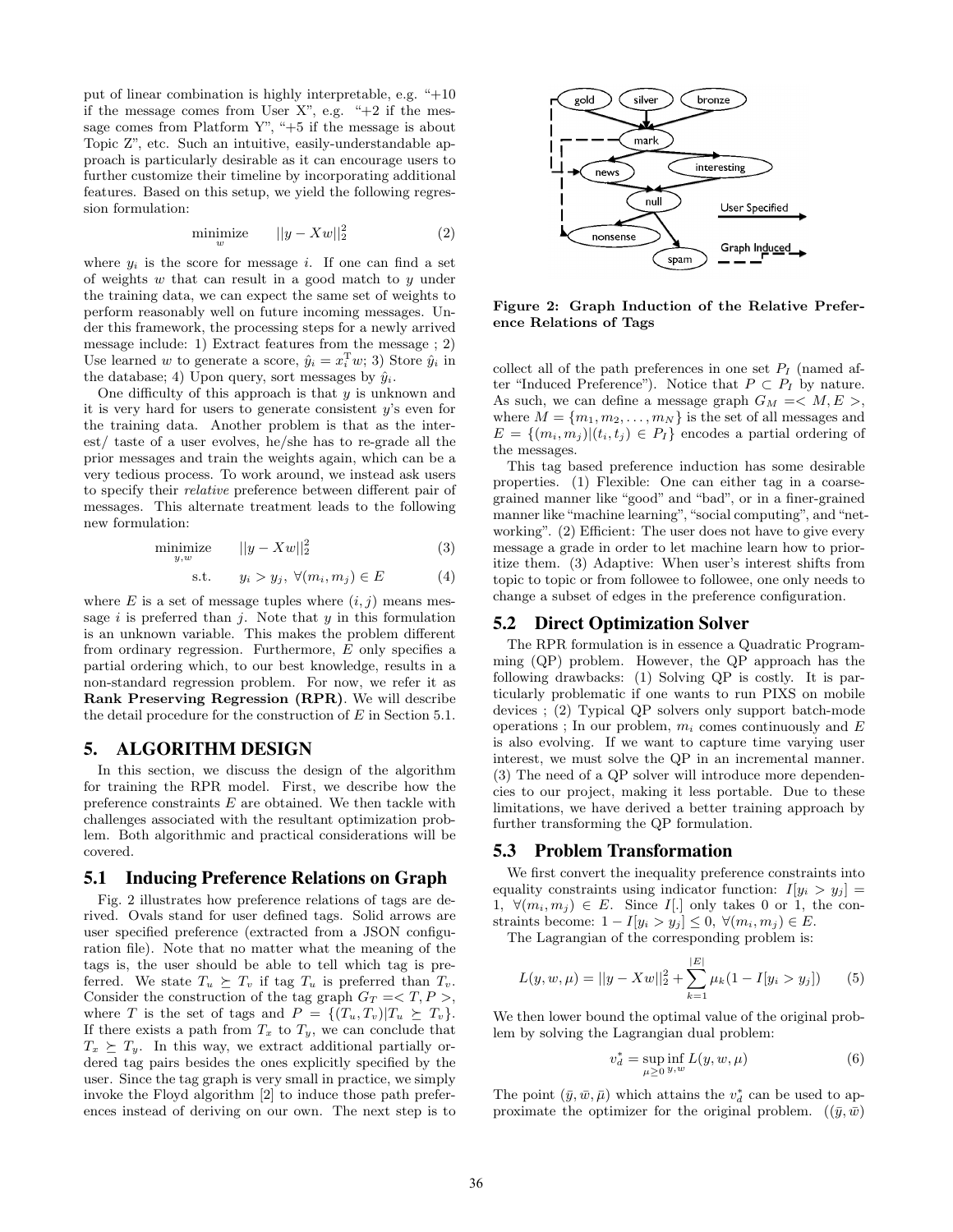does not have to be the optimizer for original problem). The physical meaning of  $L(y, w, \mu)$  is also clear: The first term penalizes unmatched predictions with respect to observations; The second term penalizes unsatisfied relative preference relations  $(\mu_k)$  is non-negative).

Even with this modification, directly solving the Lagrangian dual problem remains difficult. We therefore restrict ourselves to a family of  $(y, w, \mu)$  (instead of exploring the whole space of  $(y, w, \mu)$  where:

$$
y = Xw \tag{7}
$$

$$
\mu_i = \lambda \ge 0, \forall i = 1, 2, \dots, |E| \tag{8}
$$

By doing so, it implies that: 1) we only consider the solutions which provide a perfect match between all predictions and observations; 2) we treat all relative preference relations equally important.

With this setup, we have  $\tilde{L}(y, w, \mu) = \lambda \sum_{k=1}^{|E|} (1 - I[y_k])$  $y_j$ ) and the supinf problem of Eq. 6 becomes the following optimization:

$$
\underset{y,w}{\text{minimize}} \quad \sum_{(m_i,m_j)\in E} 1 - I[y_i > y_j] \tag{9}
$$

$$
s.t. \t y = Xw \t(10)
$$

Note that we can substitute y with  $Xw$  in the objective, to yield an unconstrained optimization with respect to variable w. This formulation also reduces the number of variables from  $(N + K)$  to K, which is significant for the practical problem on hand.

#### 5.4 Stochastic Gradient Descent

We can leverage first-order optimization techniques to solve the newly formulated problem in Eq. 10. First, we approximate indicator using Sigmoid function,  $S(x) = \frac{1}{1 + e^{-\beta x}}$ , where  $\beta$  is a scaling factor to control the approximation rate. We then define

$$
f(w) \equiv \sum_{(i,j)\in E} 1 - S(y_i - y_j)
$$
 (11)

where  $y_i = (Xw)_i$  and  $(i, j) \in E$  is a shorthand notation for  $(m_i, m_j) \in E$ . The gradient of  $f(w)$  is given by:

$$
\nabla f(w) = \sum_{(i,j)\in E} \nabla f_{ij}(w) \tag{12}
$$

$$
\nabla f_{ij}(w) = \beta (1 - S(y_i - y_j)) S(y_i - y_j)(x_j - x_i) (13)
$$

where  $\nabla f_{ij}(w)$  is the "stochastic gradient" [1] with respect to the pair of relative preference relation  $(i, j)$ . We randomly loop around all the induced pair of relations and descend  $f(w)$  along the direction opposing to the stochastic gradient.

## 6. PERFORMANCE EVALUATION

In this section, we evaluate the performance of the proposed RPR-SGD scheme. We first introduce the data set and propose to use the Kendall's tau correlation coefficient as a performance metric. Interested readers can refer to [5] for a demo of adding extra features, which shows the flexibility of RPR-SGD.

#### 6.1 Data Set

We collected real message trace from an instance of PIXS over a 1-month period. Table 1 summarizes some basic statistics. We then derive training and testing relative preference relations as follows: 1) Select all tagged messages ( a total of 900); 2) Sample an equal number of untagged messages (about 900) and assign the "null" tags to them; 3) Randomly partition the candidate messages (about 1.8K) into equal-sized training set  $(M_{\text{train}})$  and testing set  $(M_{\text{test}})$ ; 4) Use graph induction to form  $G_{M_{\text{train}}}$  and  $G_{M_{\text{test}}}$  which yields more than 200K relative preference constraints.

| Table 1: Basic Statistics of the Data Set |
|-------------------------------------------|
|-------------------------------------------|

| Item                             | Value  |
|----------------------------------|--------|
| $#$ of total messages            | 32533  |
| $\#$ of seen messages            | 7553   |
| $\#$ of tagged messages          | 924    |
| $#$ of forwarded messages        | 167    |
| $\#$ of derived pairs (training) | 231540 |
| $\#$ of derived pairs (testing)  | 229009 |

# 6.2 Evaluation Criterion

Kendall's tau correlation coefficient [3] is a good measure of ranking. The modified version for our problem is defined as (and referred to as the Kendall's score for short):

$$
K = \frac{\sum_{(i,j)\in E_{\text{test}}} I[\hat{y}_i > \hat{y}_j] - \sum_{(i,j)\in E_{\text{test}}} I[\hat{y}_j > \hat{y}_i]}{|E_{\text{test}}|} \tag{14}
$$

where  $\hat{y}_i$  is the predicted score of message i using the learned weights w and  $E_{\text{test}}$  is the set of edges in  $G_{M_{\text{test}}}$ . Kendall's tau correlation computes difference between satisfied and unsatisfied pairs and divide it by the total number of relations. K is in the range  $[-1, 1]$  and the larger the better. When  $\hat{y}_i$ 's are assigned randomly,  $K = 0$ .

#### 6.3 Sample Features

To emphasize the easy-to-use nature of our RPR-SGD framework, we restrict ourselves to readily-extractable message features including: Whether or not the message contains a link; Whether this message comes from the PIXS user; Full message length (including original post and repost); Cleaned message length (i.e. without "@xxx", etc); Original message length; Message topics; User topics. Most of the features are self-explanatory. We only elaborate the last two features. To get topic types, we manually classify the tags defined by the user into several topics, e.g. "tech", "news", "nonsense", etc. We use the TF-IDF [4] approach to mine the topics by treating new messages as queries and topics as documents. In this way, we invoke standard Information Retrieval methods to determine the message topics. Also note that different users tend to post different topics. In this case, we want to analyze the topics of a user. The only difference to mining the message topic is that we treat users as terms in TF-IDF. We remark that only rudimentary topic mining algorithm is being used here; Further optimization is possible with more advanced topic-mining schemes.

#### 6.4 Performance and Complexity

We have implemented SGD using Python without any code level optimization. Table 2 shows the performance of the resultant trained model under different training time and sizes. In this evaluation, step size is chosen as  $\alpha = 10^{-2}$ . We see that the value of  $K$  for the testing set becomes larger than 0.7 after several dozens of thousand of iterations, which means 85% pairs are in correct order (i.e.